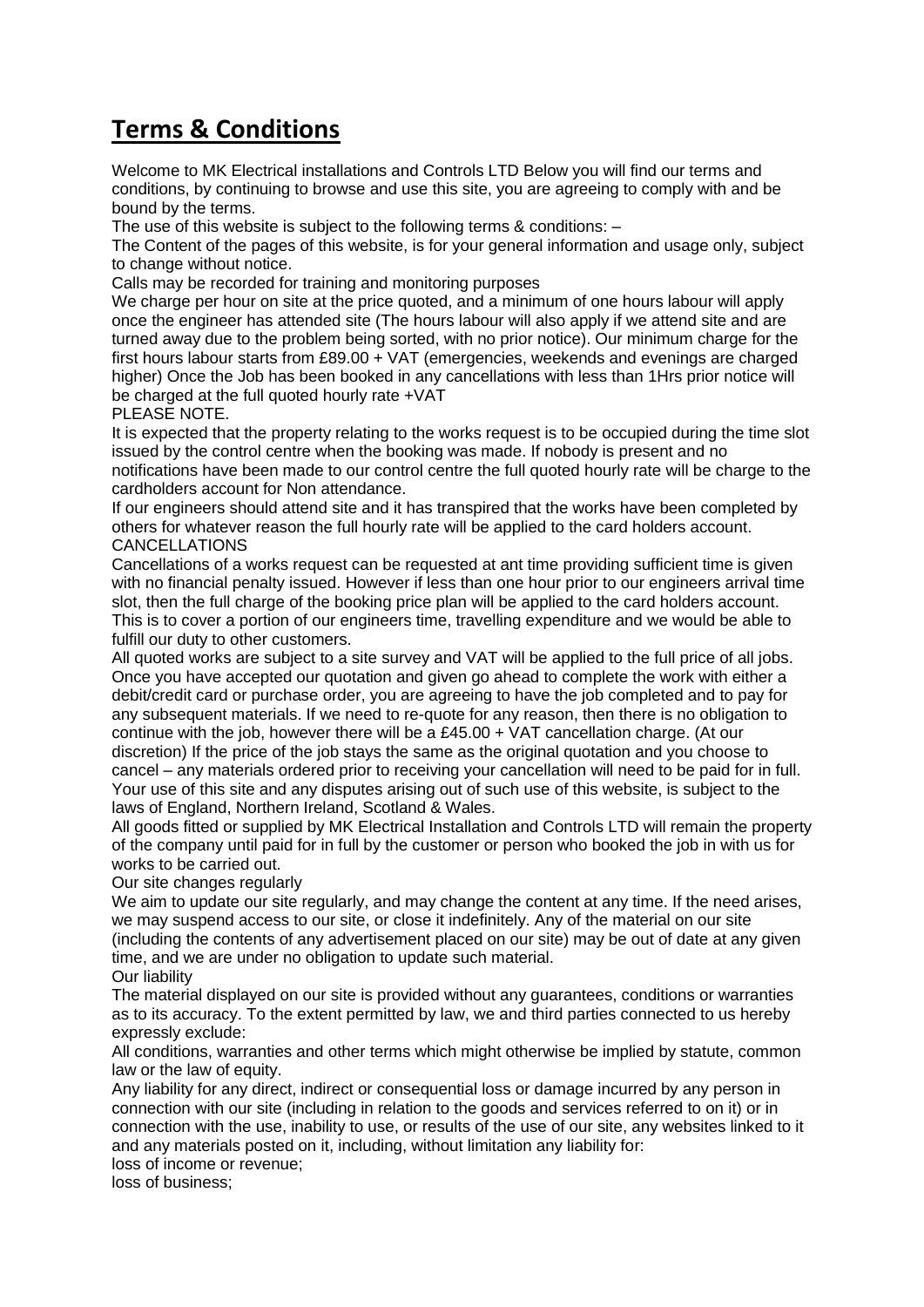loss of profits or contracts;

loss of anticipated savings;

loss of data;

loss of goodwill;

wasted management or office time; and

for any other loss or damage of any kind, however arising and whether caused by tort (including negligence), breach of contract or otherwise, even if foreseeable.

This does not affect our liability for death or personal injury arising from our negligence, nor our liability for fraudulent misrepresentation or misrepresentation as to a fundamental matter, nor any other liability which cannot be excluded or limited under applicable law.

For the avoidance of doubt, our site provides contact details for Electricians only. Any contract entered into for services (whether as detailed on our site or otherwise) is made between you and the relevant Electrician. We are not responsible whatsoever for the services provided by any Electrician contacted using details from our site and we shall not be liable for any loss or damage howsoever occurring which is suffered by you in relation to any work carried out or action taken by an Electrician.

All Electricians shall comply with the following requirements while they are registered on our site and have their contact details listed on our site:

Each Electrician shall carry out all services with reasonable care and skill.

Each Electrician shall charge the agreed fixed prices for the services as detailed on our site. Each Electrician shall perform all installations of electrical items, including but not limited to electric cookers, ovens and hobs, in accordance with the manufacturer's instructions and best practice guidance where available, and use professional judgement in completing installations. Electrical installation work shall be done in accordance to 17th IEE Regulations.

Each Electrician shall maintain their Part P registration at all times. If at any time an Electrician ceases to be registered on a Part P scheme, they should immediately inform us by email at info@mkelectricalinstallations.co.uk or

Info@synewaves.net

Where we (at our sole discretion) consider it to be in the best interests of our site and its remaining Electricians, we may revoke the registration of any Electrician and remove their details from our site. Such circumstances may include (but are not limited to) the following: an Electrician's bankruptcy or insolvency;

an Electrician failing to comply with any provision in these terms of use;

an Electrician suffering reputational damage (where we consider that our own site's reputation may be damaged by association with the Electrician); or

where we receive credible complaints about the quality of goods and services provided by an Electrician and we consider that our site's reputation may be damaged by the continuing registration of the Electrician.

In the event that we revoke the registration of any Electrician, we may at our sole discretion refund the Electrician's membership fee calculated pro rata according to the number of whole months remaining in the membership year.

Each Electrician shall indemnify us against all liabilities, costs, expenses, damages and losses (including but not limited to any direct, indirect or consequential losses, loss of profit, loss of reputation and all interest, penalties and legal costs (calculated on a full indemnity basis) and all other reasonable professional costs and expenses) suffered or incurred by us arising out of or in connection with:

any breach by that Electrician of these terms of use; and

any claim made against us by a third party arising out of or in connection with the provision of electrical goods and services to the third party by that Electrician.

Viruses, hacking and other offences

We do not guarantee that our site will be secure or free from bugs or viruses.

You are responsible for configuring your information technology, computer programmes and platform to access our site. You should use your own virus protection software.

You must not misuse our site by knowingly introducing viruses, trojans, worms, logic bombs or other material that is malicious or technologically harmful. You must not attempt to gain unauthorised access to our site, the server on which our site is stored or any server, computer or database connected to our site. You must not attack our site via a denial-of-service attack or a